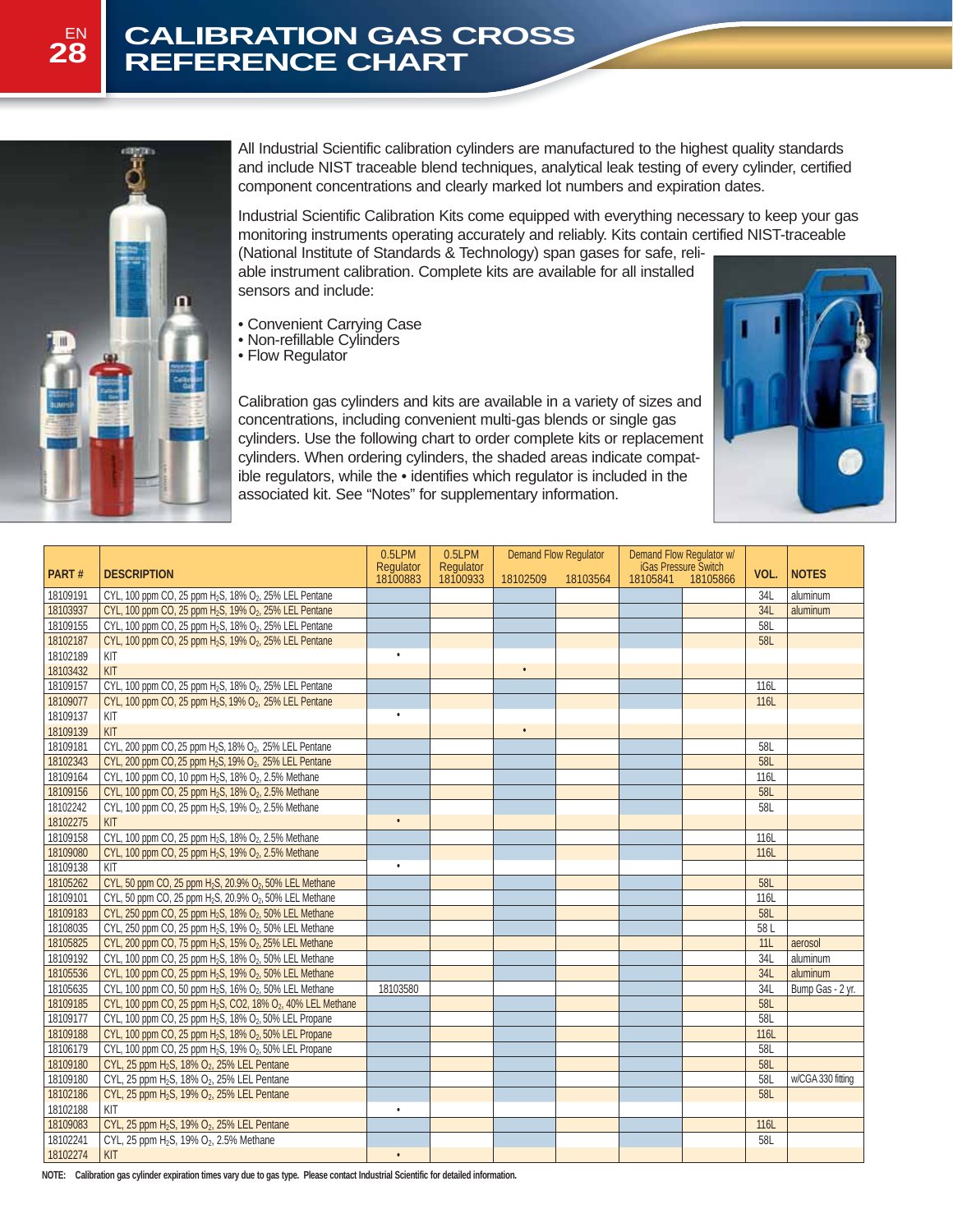#### **CALIBRATION GAS CROSS REFERENCE CHART**

|                      |                                                                                                          | 0.5LPM                | 0.5LPM                | <b>Demand Flow Regulator</b> |           | Demand Flow Regulator w/<br><b>iGas Pressure Switch</b> |                   |             |                                    |
|----------------------|----------------------------------------------------------------------------------------------------------|-----------------------|-----------------------|------------------------------|-----------|---------------------------------------------------------|-------------------|-------------|------------------------------------|
| PART#                | <b>DESCRIPTION</b>                                                                                       | Regulator<br>18100883 | Regulator<br>18100933 | 18102509                     | 18103564  |                                                         | 18105841 18105866 | VOL.        | <b>NOTES</b>                       |
| 18109092<br>18109142 | CYL, 25 ppm H <sub>2</sub> S, 19% O <sub>2</sub> , 2.5% Methane<br>KIT                                   | $\bullet$             |                       |                              |           |                                                         |                   | 116L        |                                    |
| 18104331             | CYL, 25 ppm H <sub>2</sub> S, 19% O <sub>2</sub> , 40% LEL Methane                                       |                       |                       |                              |           |                                                         |                   | 58L         |                                    |
| 18103143             | CYL, 100 ppm CO, 50 ppm H <sub>2</sub> S, 16% O <sub>2</sub> , 50% LEL Methane                           | 18103580              |                       |                              |           |                                                         |                   | 58L         | Bump Gas - 2 yr.                   |
| 18109103             | CYL, 100 ppm CO, 50 ppm H <sub>2</sub> S, 16% O <sub>2</sub> , 50% LEL Methane                           | 18103580              |                       |                              |           |                                                         |                   | 116L        | Bump Gas - 2 yr.                   |
| 18102764             | CYL, 25 ppm H <sub>2</sub> S, 19% O <sub>2</sub> , 50% LEL Propane                                       |                       |                       |                              |           |                                                         |                   | 58L         |                                    |
| 18104448             | CYL, 50 ppm CO, 19% O2, 25% LEL Pentane                                                                  |                       |                       |                              |           |                                                         |                   | 34L         | w/CGA 600 fitting                  |
| 18104463             | CYL, 50 ppm CO, 19% O2, 25% LEL Pentane                                                                  |                       |                       |                              |           |                                                         |                   | <b>103L</b> |                                    |
| 18104455             | CYL, 50 ppm CO, 19% O2, 50% LEL Pentane                                                                  |                       |                       |                              |           |                                                         |                   | <b>103L</b> |                                    |
| 18109165             | CYL, 100 ppm CO, 18% O2, 25% LEL Pentane                                                                 |                       |                       |                              |           |                                                         |                   | 103L        |                                    |
| 18101576             | CYL, 100 ppm CO, 19% O2, 25% LEL Pentane                                                                 |                       |                       |                              |           |                                                         |                   | 103L        |                                    |
| 18101568             | KIT                                                                                                      |                       |                       |                              |           |                                                         |                   |             | w/103L Zero Air                    |
| 18102269             | KIT                                                                                                      |                       |                       |                              |           |                                                         |                   |             |                                    |
| 18109190             | CYL, 100 ppm CO, 18% O2, 25% LEL Pentane                                                                 |                       |                       |                              |           |                                                         |                   | 34L         | w/CGA 600 fitting                  |
| 18101253<br>18101295 | CYL, 100 ppm CO, 19% O2, 25% LEL Pentane<br>KIT                                                          |                       |                       |                              |           |                                                         |                   | 34L         | w/CGA 600 fitting<br>w/34L Zero Ai |
| 18105676             | CYL, 100 ppm CO, 15% O <sub>2</sub> , 25% LEL Pentane                                                    |                       |                       |                              |           |                                                         |                   | 103L        |                                    |
| 18102324             | CYL, 250 ppm CO, 19% O2, 25% LEL Pentane                                                                 |                       |                       |                              |           |                                                         |                   | 103L        |                                    |
| 18102243             | CYL, 50 ppm CO, 19% O2, 2.5% Methane                                                                     |                       |                       |                              |           |                                                         |                   | 103L        |                                    |
| 18109174             | CYL, 100 ppm CO, 18% O2, 2.5% Methane                                                                    |                       |                       |                              |           |                                                         |                   | 103L        |                                    |
| 18102165             | CYL, 100 ppm CO, 19% O <sub>2</sub> , 2.5% Methane                                                       |                       |                       |                              |           |                                                         |                   | 103L        |                                    |
| 18102270             | KIT                                                                                                      | $\bullet$             |                       |                              |           |                                                         |                   |             |                                    |
| 18101246             | CYL, 100 ppm CO, 19% O <sub>2</sub> , 2.5% Methane                                                       |                       |                       |                              |           |                                                         |                   | 34L         | w/CGA 600 fitting                  |
| 18101287             | KIT                                                                                                      |                       |                       |                              |           |                                                         |                   |             | w/34L Zero Air                     |
| 18109175             | CYL, 100 ppm CO, 18% O2, 2.0% (40% LEL) Methane                                                          |                       |                       |                              |           |                                                         |                   | 103L        |                                    |
| 18107847             | CYL, 100 ppm CO, 19% O2, 2.0% (40% LEL) Methane                                                          |                       |                       |                              |           |                                                         |                   | 103L        |                                    |
| 18105122             | CYL, 50 ppm CO, 18% O2, 50% LEL Propane                                                                  |                       |                       |                              |           |                                                         |                   | <b>103L</b> |                                    |
| 18109173             | CYL, 18% O <sub>2</sub> 25% LEL Pentane                                                                  |                       |                       |                              |           |                                                         |                   | 103L        |                                    |
| 18101238             | CYL, 19% O <sub>2</sub> 25% LEL Pentane                                                                  |                       |                       |                              |           |                                                         |                   | 103L        |                                    |
| 18101279             | KIT 19% O <sub>2</sub> , 25% LEL Pentane, 25 ppm H <sub>2</sub> S, 103L                                  |                       |                       |                              |           |                                                         |                   |             | w/18100859 (58L)                   |
| 18109182             | CYL, 100 ppm CO, 2.5% CO <sub>2</sub> , 25 ppm H <sub>2</sub> S, 18% O <sub>2</sub> ,<br>25% LEL Pentane |                       |                       |                              |           |                                                         |                   | 58L         |                                    |
| 18107995             | CYL, 100 ppm CO, 2.5% CO <sub>2</sub> , 25 ppm H <sub>2</sub> S, 19% O <sub>2</sub> ,                    |                       |                       |                              |           |                                                         |                   | 58L         |                                    |
|                      | 25% LEL Pentane                                                                                          |                       |                       |                              |           |                                                         |                   |             |                                    |
| 18109176             | CYL, 100 ppm CO, 2.5% CO <sub>2</sub> , 18% O <sub>2</sub> , 25% LEL Pentane                             |                       |                       |                              |           |                                                         |                   | 103L        |                                    |
| 18103473             | CYL, 100 ppm CO, 2.5% CO <sub>2</sub> , 19% O <sub>2</sub> , 25% LEL Pentane                             |                       |                       |                              |           |                                                         |                   | 103L        |                                    |
| 18103317             | KIT                                                                                                      |                       |                       |                              |           |                                                         |                   |             | w/103L Zero Air                    |
| 18104521             | CYL, 100 ppm CO, 5% CO <sub>2</sub> , 19% O <sub>2</sub> , 25% LEL Pentane                               |                       |                       |                              |           |                                                         |                   | 103L        |                                    |
| 18104539<br>18109179 | KIT<br>CYL, 25 ppm H <sub>2</sub> S, 5 ppm SO <sub>2</sub> , 18% O <sub>2</sub> , 25% LEL Pentane        |                       |                       | $\bullet$                    |           |                                                         |                   | 58L         | w/103L Zero Air                    |
| 18106799             | CYL, 25 ppm H <sub>2</sub> S, 5 ppm SO <sub>2</sub> , 19% O <sub>2</sub> , 25% LEL Pentane               |                       |                       |                              |           |                                                         |                   | 58L         |                                    |
| 18106914             | CYL, 25 ppm H <sub>2</sub> S, 50 ppm CO, 18% O <sub>2</sub> , 32.4% LEL Methane                          |                       |                       |                              |           |                                                         |                   | 58L         |                                    |
| 18106807             | CYL, 25 ppm H <sub>2</sub> S, 5 ppm SO <sub>2</sub> , 19% O <sub>2</sub> , 25% LEL Methane               |                       |                       |                              |           |                                                         |                   | 58L         |                                    |
| 18109178             | CYL, 100 ppm CO, 5 ppm NO <sub>2</sub> , 18% O <sub>2</sub> , 25% LEL Pentane                            |                       |                       |                              |           |                                                         |                   | 58L         |                                    |
| 18106773             | CYL, 100 ppm CO, 5 ppm NO <sub>2</sub> , 19% O <sub>2</sub> , 25% LEL Pentane                            |                       |                       |                              |           |                                                         |                   | <b>58L</b>  |                                    |
| 18106781             | CYL, 100 ppm CO, 5 ppm NO <sub>2</sub> , 19% O <sub>2</sub> , 25% LEL Methane                            |                       |                       |                              |           |                                                         |                   | 58L         |                                    |
| 18109184             | CYL, 100 ppm CO, 5 ppm NO <sub>2</sub> , 18% O <sub>2</sub> , 2.5% Methane                               |                       |                       |                              |           |                                                         |                   |             |                                    |
| 18108571             | CYL, 100 ppm CO, 5 ppm NO <sub>2</sub> , 19% O <sub>2</sub> , 2.5% Methane                               |                       |                       |                              |           |                                                         |                   | 58L         |                                    |
| 18108548             | CYL, 100 ppm CO, 2.5 % CO <sub>2</sub> , 19% O <sub>2</sub> , 2.5% Methane                               |                       |                       |                              |           |                                                         |                   | 103L        |                                    |
| 18105593             | CYL, 25 ppm Ammonia                                                                                      |                       |                       |                              |           |                                                         |                   | 34L         | aluminum                           |
| 18102151             | CYL, 25 ppm Ammonia                                                                                      |                       |                       |                              |           |                                                         |                   | <b>58L</b>  |                                    |
| 18102147             | KIT                                                                                                      | $\bullet$             |                       |                              |           |                                                         |                   | 58L         |                                    |
| 78103868             | CYL, 50 ppm Ammonia                                                                                      |                       |                       |                              |           |                                                         |                   | 58L         |                                    |
| 18105734             | CYL, 5 ppm Benzene                                                                                       |                       |                       |                              |           |                                                         |                   | 103L        |                                    |
| 18105700             | CYL, 5 ppm Butadiene                                                                                     |                       |                       |                              |           |                                                         |                   | 34L         | w/CGA 600 fitting                  |
| 18106146             | CYL, 300 ppm Carbon Dioxide                                                                              |                       |                       |                              |           |                                                         |                   | 103L        |                                    |
| 18106153             | CYL, 1,000 ppm Carbon Dioxide                                                                            |                       |                       |                              |           |                                                         |                   | 103L        |                                    |
| 18102913             | CYL, 2.5% Carbon Dioxide                                                                                 |                       |                       |                              |           |                                                         |                   | 103L        |                                    |
| 18108118             | CYL, 3% Carbon Dioxide                                                                                   |                       |                       |                              |           |                                                         |                   | 103L        |                                    |
| 18103218             | CYL, 5.0% Carbon Dioxide                                                                                 |                       |                       |                              |           |                                                         |                   | 34L         | w/CGA 600 fitting                  |
| 18103275             | KIT                                                                                                      |                       |                       |                              | $\bullet$ |                                                         |                   |             | w/34L Zero Air                     |
| 18104208             | CYL, 5.0% Carbon Dioxide                                                                                 |                       |                       |                              |           |                                                         |                   | 103L        |                                    |
| 18101493             | CYL, 25 ppm Carbon Monoxide                                                                              |                       |                       |                              |           |                                                         |                   | 34L         | w/CGA 600 fitting                  |
| 18106005             | CYL, 25 ppm Carbon Monoxide                                                                              |                       |                       |                              |           |                                                         |                   | 103L        |                                    |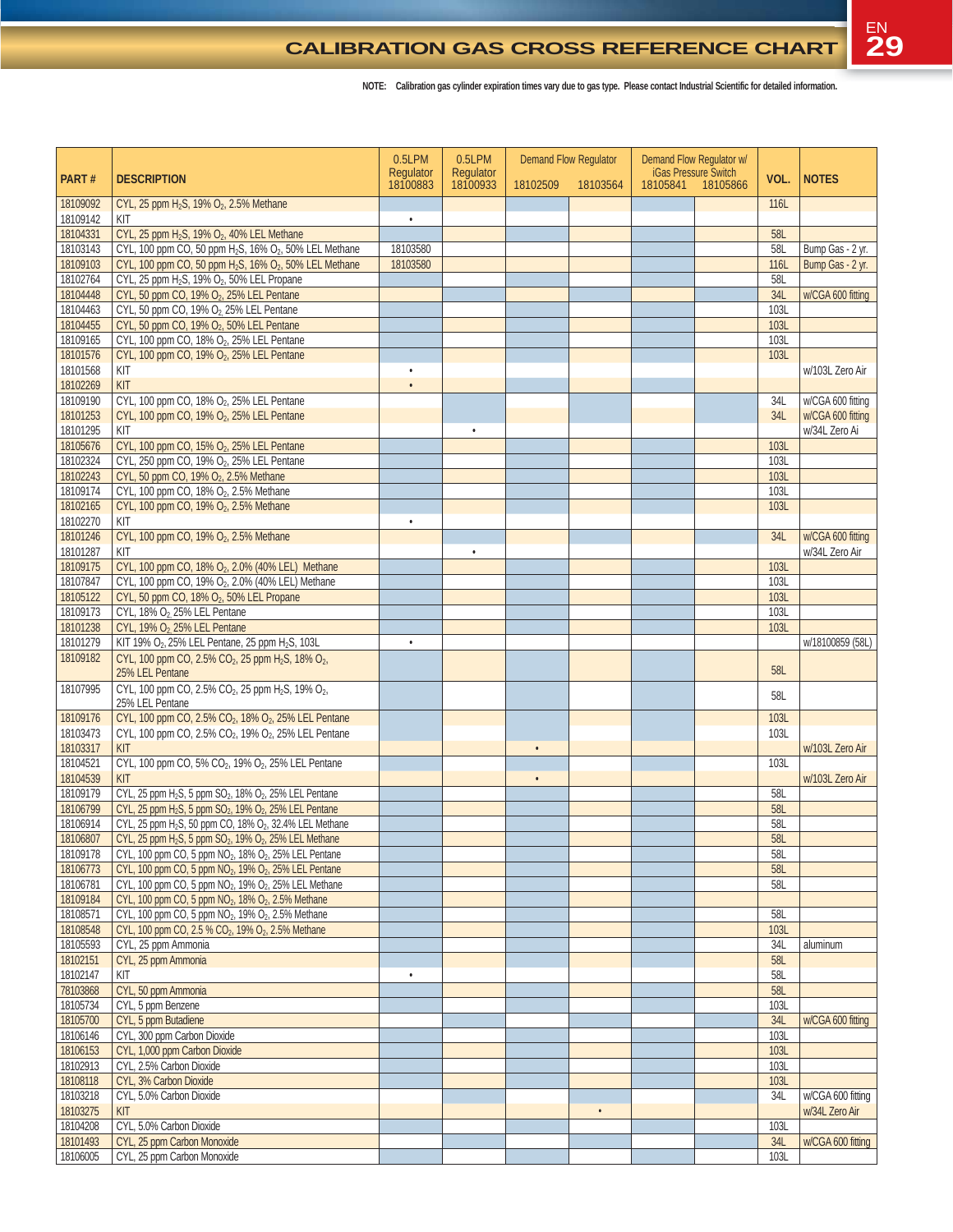### **30 CALIBRATION GAS CROSS REFERENCE CHART**

|                      |                                                     | 0.5LPM    | 0.5LPM    | <b>Demand Flow Regulator</b> |           | Demand Flow Regulator w/iGas |                        |                    |                                     |
|----------------------|-----------------------------------------------------|-----------|-----------|------------------------------|-----------|------------------------------|------------------------|--------------------|-------------------------------------|
| PART#                | <b>DESCRIPTION</b>                                  | Regulator | Regulator |                              |           |                              | <b>Pressure Switch</b> | VOL.               | <b>NOTES</b>                        |
|                      |                                                     | 18100883  | 18100933  | 18102509                     | 18103564  | 18105841                     | 18105866               |                    |                                     |
| 18100719<br>18100750 | CYL, 50 ppm Carbon Monoxide<br>KIT                  |           | $\bullet$ |                              |           |                              |                        | 34L                | w/CGA 600 fitting<br>w/34L Zero Air |
| 18102230             | CYL, 50 ppm Carbon Monoxide                         |           |           |                              |           |                              |                        | 103L               |                                     |
| 18102665             | CYL, 100 ppm Carbon Monoxide (bump gas)             |           |           |                              |           |                              |                        | 11L                | aerosol                             |
| 18100701             | CYL, 100 ppm Carbon Monoxide                        |           |           |                              |           |                              |                        | 34L                | w/CGA 600 fitting                   |
| 18100743             | KIT                                                 |           | $\bullet$ |                              |           |                              |                        |                    | w/34L Zero Air                      |
| 18102163             | CYL, 100 ppm Carbon Monoxide                        |           |           |                              |           |                              |                        | 103L               |                                     |
| 18102162             | KIT                                                 | $\bullet$ |           |                              |           |                              |                        |                    |                                     |
| 18102301             | CYL, 125 ppm Carbon Monoxide                        |           |           |                              |           |                              |                        | 103L               |                                     |
| 18101352             | CYL, 200 ppm Carbon Monoxide                        |           |           |                              |           |                              |                        | 34L                | w/CGA 600 fitting                   |
| 18102302             | CYL, 250 ppm Carbon Monoxide                        |           |           |                              |           |                              |                        | 103L               |                                     |
| 18101063             | CYL, 300 ppm Carbon Monoxide                        |           |           |                              |           |                              |                        | <b>34L</b>         | w/CGA 600 fitting                   |
| 18102303<br>18102806 | CYL, 500 ppm Carbon Monoxide<br>CYL, 2 ppm Chlorine |           |           |                              |           |                              |                        | <b>103L</b><br>58L |                                     |
| 18103697             | CYL, 5 ppm Chlorine                                 |           |           |                              |           |                              |                        | 58L                |                                     |
| 18105007             | CYL, 10 ppm Chlorine                                |           |           |                              |           |                              |                        | 34L                | aluminum                            |
| 18101758             | CYL, 10 ppm Chlorine                                |           |           |                              |           |                              |                        | <b>58L</b>         |                                     |
| 18101741             | KIT, 10 ppm Chlorine                                | $\bullet$ |           |                              |           |                              |                        | <b>58L</b>         |                                     |
| 18103127             | CYL, 25% LEL Hexane                                 |           |           |                              |           |                              |                        | 103L               |                                     |
| 18102249             | CYL, 40% LEL Hexane                                 |           |           |                              |           |                              |                        | 34L                | w/CGA 600 fitting                   |
| 18107987             | CYL, 500 ppm Hexane                                 |           |           |                              |           |                              |                        | 103L               |                                     |
| 18100453             | CYL, 25% LEL Hydrogen                               |           |           |                              |           |                              |                        | 34L                | w/CGA 600 fitting                   |
| 18100461             | CYL, 50% LEL Hydrogen                               |           |           |                              |           |                              |                        | 34L                | w/CGA 600 fitting                   |
| 18103481             | CYL, 50% LEL Hydrogen                               |           |           |                              |           |                              |                        | 103L               |                                     |
| 18102905             | CYL, 50 ppm Hydrogen                                |           |           |                              |           |                              |                        | 34L                | w/CGA 600 fitting                   |
| 18103945             | CYL, 100 ppm Hydrogen                               |           |           |                              |           |                              |                        | 34L                | w/CGA 600 fitting                   |
| 18102996             | CYL, 500 ppm Hydrogen                               |           |           |                              |           |                              |                        | 103L               |                                     |
| 18103010             | CYL, 1,000 ppm Hydrogen                             |           |           |                              |           |                              |                        | 103L               |                                     |
| 18102154             | CYL, 10 ppm Hydrogen Chloride                       |           |           |                              |           |                              |                        | 58L                |                                     |
| 18102148             | KIT                                                 | $\bullet$ |           |                              |           |                              |                        |                    |                                     |
| 18102152<br>18102149 | CYL, 10 ppm Hydrogen Cyanide<br>KIT                 | $\bullet$ |           |                              |           |                              |                        | 58L                |                                     |
| 18102970             | CYL, 10 ppm Hydrogen Sulfide                        |           |           |                              |           |                              |                        | 58L                |                                     |
| 18104984             | CYL, 25 ppm Hydrogen Sulfide                        |           |           |                              |           |                              |                        | <b>34L</b>         | aluminum                            |
| 18100859             | CYL, 25 ppm Hydrogen Sulfide                        |           |           |                              |           |                              |                        | 58L                |                                     |
| 18100842             | KIT                                                 | $\bullet$ |           |                              |           |                              |                        |                    |                                     |
| 18109078             | CYL, 25 ppm Hydrogen Sulfide                        |           |           |                              |           |                              |                        | 116L               |                                     |
| 18109135             | KIT                                                 | $\bullet$ |           |                              |           |                              |                        |                    |                                     |
| 18102988             | CYL, 40 ppm Hydrogen Sulfide                        |           |           |                              |           |                              |                        | 58L                |                                     |
| 18109096             | CYL, 40 ppm Hydrogen Sulfide                        |           |           |                              |           |                              |                        | 116L               |                                     |
| 18102245             | CYL, 50 ppm Hydrogen Sulfide                        |           |           |                              |           |                              |                        | <b>58L</b>         |                                     |
| 18109090             | CYL, 50 ppm Hydrogen Sulfide                        |           |           |                              |           |                              |                        | 116L               |                                     |
| 18102304             | CYL, 125 ppm Hydrogen Sulfide                       |           |           |                              |           |                              |                        | <b>58L</b>         |                                     |
| 18105809             | CYL, 10 ppm Isobutylene                             |           |           |                              |           |                              |                        | 103L               |                                     |
| 18107292             | CYL, 100 ppm Isobutylene                            |           |           |                              |           |                              |                        | 34L                | aluminum                            |
| 18106591             | CYL, 100 ppm Isobutylene                            |           |           |                              |           |                              |                        | 34L                | w/CGA 600 fitting                   |
| 18102939             | CYL, 100 ppm Isobutylene                            |           |           |                              |           |                              |                        | <b>103L</b>        |                                     |
| 18104554<br>18100206 | CYL, 500 ppm Isobutylene<br>CYL, 1% Methane         |           |           |                              |           |                              |                        | 103L<br>34L        | w/CGA 600 fitting                   |
| 18108001             | CYL, 2.0% Methane                                   |           |           |                              |           |                              |                        | 103L               |                                     |
| 18107284             | CYL, 2.0% Methane                                   |           |           |                              |           |                              |                        | 34L                |                                     |
| 18100214             | CYL, 2.5% Methane                                   |           |           |                              |           |                              |                        | 34L                |                                     |
| 18101303             | KIT                                                 |           | $\bullet$ |                              |           |                              |                        |                    |                                     |
| 18101378             | CYL, 2.5% Methane                                   |           |           |                              |           |                              |                        | <b>103L</b>        |                                     |
| 18102312             | CYL, 99% Methane                                    |           |           |                              |           |                              |                        | 34L                | w/CGA 600 fitting                   |
| 18102491             | KIT                                                 |           |           |                              | $\bullet$ |                              |                        |                    |                                     |
| 18104778             | CYL, 99% Methane                                    |           |           |                              |           |                              |                        | 34L                | aluminum                            |
| 18105114             | CYL, 10% LEL Methane                                |           |           |                              |           |                              |                        | 34L                | w/CGA 600 fitting                   |
| 18105098             | CYL, 500 ppm Methane                                |           |           |                              |           |                              |                        | 34L                | w/CGA 600 fitting                   |
| 18105106             | CYL, 1,000 ppm Methane                              |           |           |                              |           |                              |                        | 34L                | w/CGA 600 fitting                   |
| 18102244             | CYL, 100% Nitrogen                                  |           |           |                              |           |                              |                        | 103L               |                                     |
| 18102248             | CYL, 100% Nitrogen                                  |           |           |                              |           |                              |                        | 34L                | w/CGA 600 fitting                   |
| 18104976             | CYL, 5 ppm Nitrogen Dioxide                         |           |           |                              |           |                              |                        | 34L                | aluminum                            |
| 18102219             | CYL, 5 ppm Nitrogen Dioxide                         |           |           |                              |           |                              |                        | 58L                |                                     |
| 18102238             | KIT                                                 | $\bullet$ |           |                              |           |                              |                        |                    |                                     |
| 18106252             | CYL, 10 ppm Nitrogen Dioxide                        |           |           |                              |           |                              |                        | 58L                |                                     |